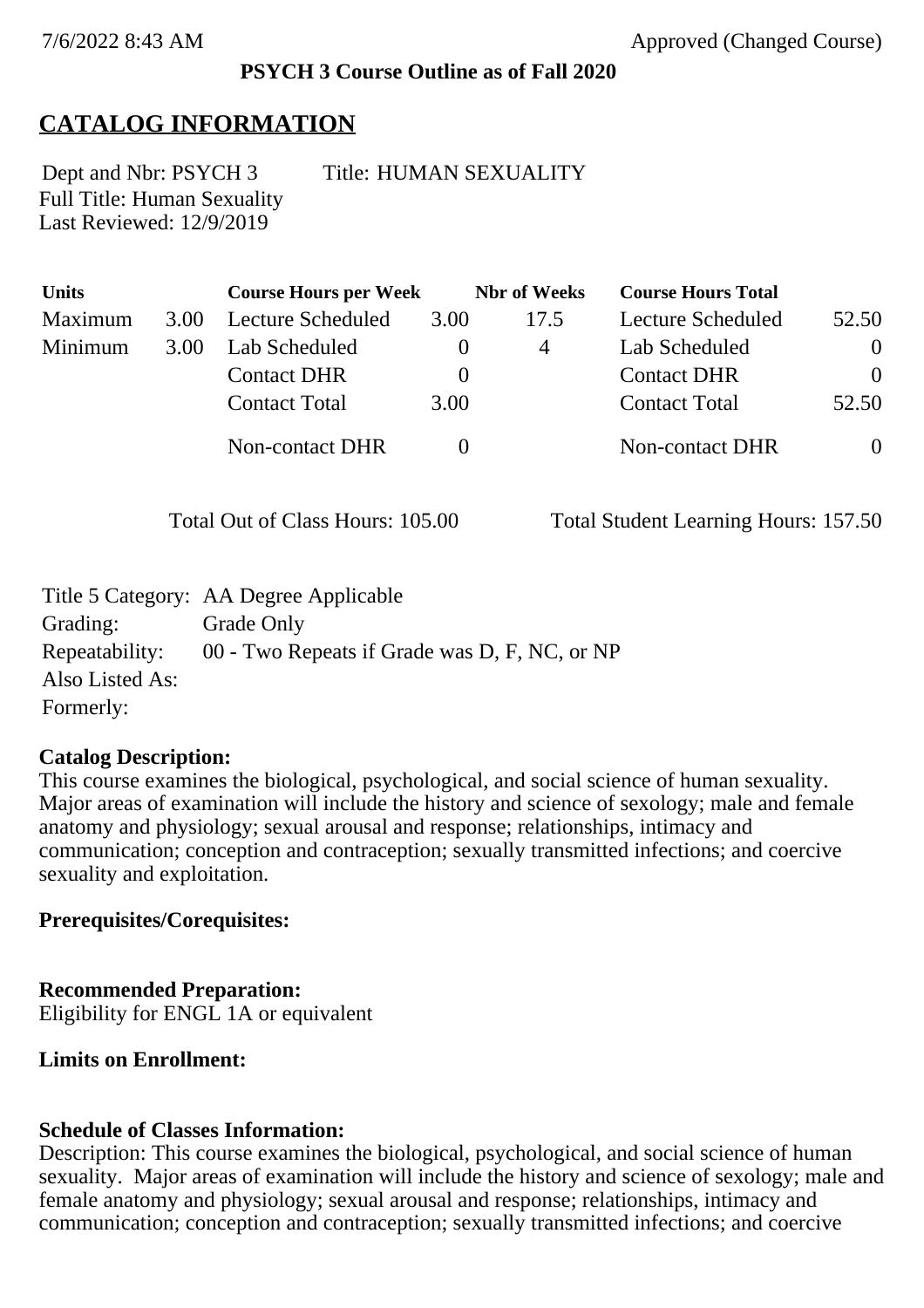sexuality and exploitation. (Grade Only) Prerequisites/Corequisites: Recommended: Eligibility for ENGL 1A or equivalent Limits on Enrollment: Transfer Credit: CSU;UC. Repeatability: Two Repeats if Grade was D, F, NC, or NP

# **ARTICULATION, MAJOR, and CERTIFICATION INFORMATION:**

| <b>AS Degree:</b>                 | Area<br>D                                        |                                                                           | Social and Behavioral Sciences Fall 1981 | Effective:                     | Inactive: |
|-----------------------------------|--------------------------------------------------|---------------------------------------------------------------------------|------------------------------------------|--------------------------------|-----------|
| <b>CSU GE:</b>                    | <b>Transfer Area</b><br>D<br>D <sub>9</sub><br>E | Social Science<br>Psychology<br>Lifelong Learning and Self<br>Development |                                          | Effective:<br>Fall 1991        | Inactive: |
|                                   | E                                                | Lifelong Learning and Self<br>Development                                 |                                          | Fall 1981                      | Fall 1991 |
| IGETC:                            | <b>Transfer Area</b><br>4<br>4I                  | Psychology                                                                | Social and Behavioral Science            | Effective:<br><b>Fall 1981</b> | Inactive: |
| <b>CSU Transfer: Transferable</b> |                                                  | Effective:                                                                | Fall 1981                                | Inactive:                      |           |
| <b>UC Transfer:</b> Transferable  |                                                  | Effective:                                                                | Fall 1981                                | Inactive:                      |           |

#### **CID:**

| CID Descriptor:PSY 130            | Introduction to Human Sexuality |
|-----------------------------------|---------------------------------|
| <b>SRJC</b> Equivalent Course(s): | PSYCH <sub>3</sub>              |

### **Certificate/Major Applicable:**

[Both Certificate and Major Applicable](SR_ClassCheck.aspx?CourseKey=PSYCH3)

# **COURSE CONTENT**

### **Student Learning Outcomes:**

Upon completion of the course, students will be able to:

1. Recognize and describe major concepts and theories in understanding human sexuality from historical, contemporary, and multicultural perspectives.

2. Analyze and critique historical and current research related to sexuality, sexual identity, and gender.

3. Identify factors that influence decision-making pertaining to sexuality and gender development and how they affect psychosexual well-being.

### **Objectives:**

Students will be able to:

- 1. Discuss the following perspectives when explaining human sexuality: sociological, evolutionary, mass media, gendeR role legacy, and cross-cultural.
- 2. Describe and apply with examples the various research methods used to study sexual behavior; include case studies, naturalistic and laboratory observations, correlational studies, surveys and tests,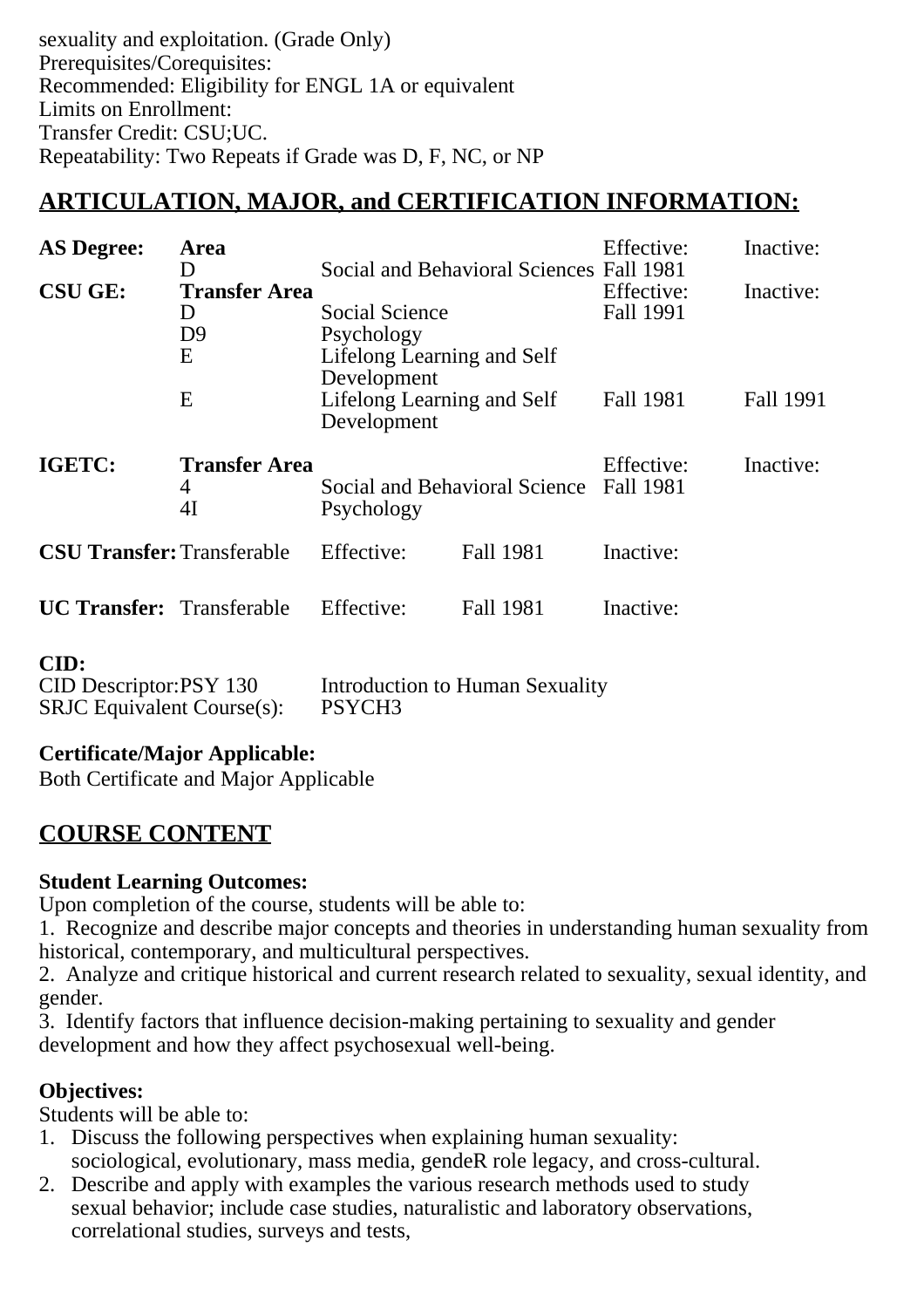and the experimental method.

- 3. Identify and explain the functions of the female and male internal and external sexual organs and structures and genital health concerns.
- 4. Demonstrate how chromosomal and hormonal processes and social-learning factors influence gender role and gender identity.
- 5. Compare and contrast the males' and females' sexual arousal and responses; include the roles of the brain, the senses, aphrodisiacs and the aging process.
- 6. Explain how Kaplan's model differs from Masters and Johnson's model of describing sexual arousal.
- 7. Describe Sternberg's Theory of Love and Lee's Styles of Loving and list the ingredients of a lasting love relationship.
- 8. Distinguish among the different sexual behaviors: erotic dreams and fantasies, self-pleasuring techniques, kissing and touching, and sexual positions.
- 9. Define sexual orientation and describe the social ramifications associated with each type, including prejudice, privilege, law, psychological and medical risk factors, and statistical data on relational issues.
- 10. Compare and contrast advantages and disadvantages of the male and female contraceptive devices, with emphasis on oral contraceptives, barrier apparatus, intrauterine devices, and sterilization.
- 11. Compare and contrast the various medical, mechanical and surgical procedures for the treatment of sexual dysfunctions.
- 12. Describe different types of sexual transmitted infections.
- 13. Discuss the evolutionary, social learning, and cultural factors that contribute to aggressive behaviors; distinguish the difference between physical, sexual and emotional abuse; and describe sexual harassment, its effects, and ways of coping.

## **Topics and Scope:**

- I. Perspectives on Human Sexuality<br>II. Studving Human Sexuality
- **Studying Human Sexuality**
- III. Female Sexual Anatomy, Physiology, and Response
- IV. Male Sexual Anatomy, Physiology, and Response
- V. Gender and Gender Roles
- VI. Sexuality over the Life Span
- VII. Love, Intimacy, and Sexuality
- VIII. Communicating about Sex
- IX. Sexual Expression
- X. Variations in Sexual Behavior
- XI. Contraception and Birth Control
- XII. Conception, Pregnancy, and Childbirth
- XIII. The Sexual Body in Health and Illness
- XIV. Sexual Difficulties, Dissatisfaction, Enhancement and Therapy
- XV. Sexually Transmitted Infections
- XVI. HIV and AIDS
- XVII. Sexual Coercion
	- A. Harassment
	- B. Aggression
	- C. Abuse

XVIII. Sexually Explicit Materials, Prostitution, and Sex Laws

### **Assignment:**